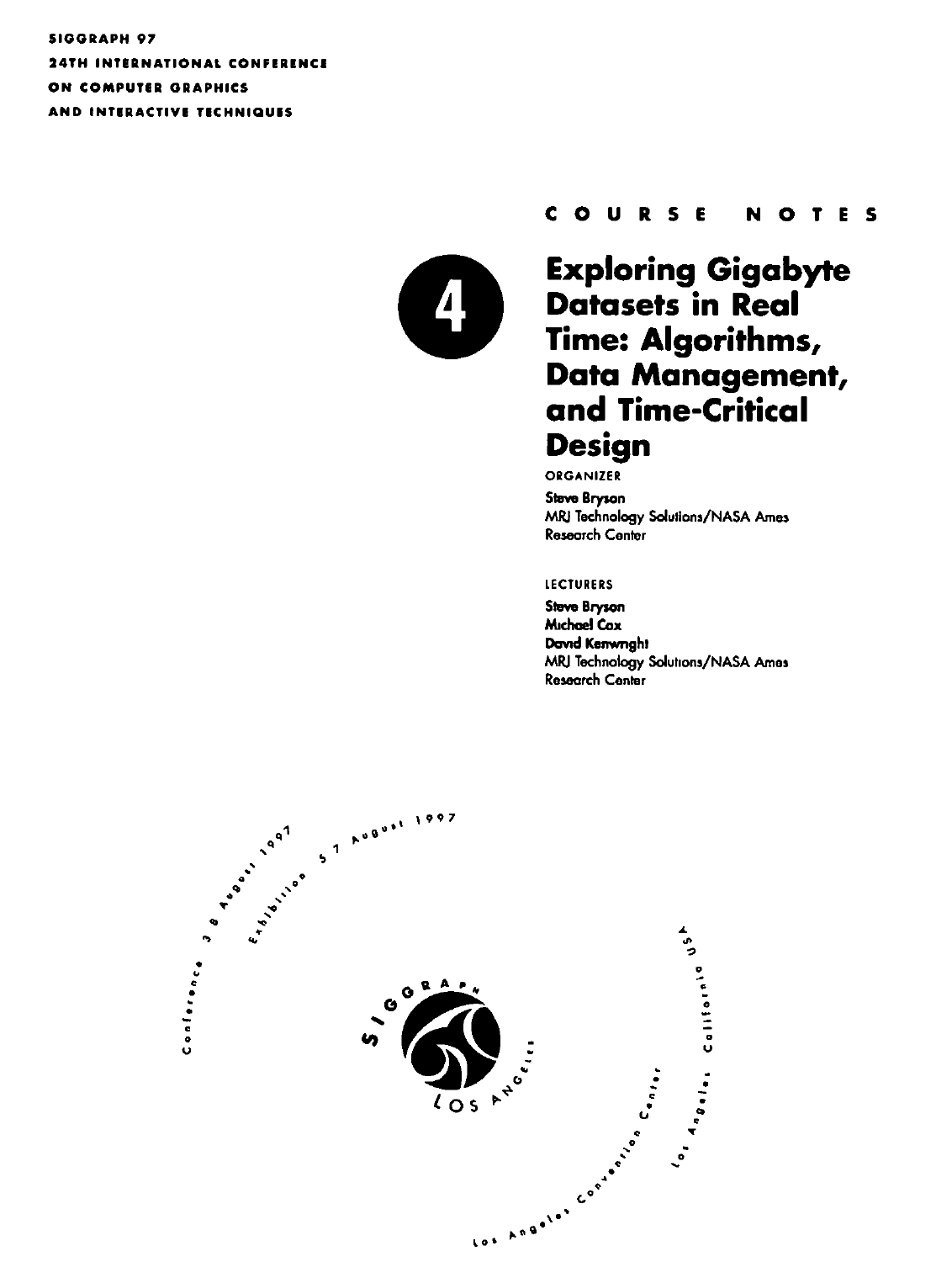# Exploring Gigabyte Data Sets in Real-time:

# Algorithms, Data Management and Time-Critical Design

SIGGRAPH '97 Course #4

# Organizer: Steve Bryson

*MRJ Technology Solutwns/NASA Ames* 

Speakers: Steve Bryson Michael Cox David Kenwright

**MRJ Technology Solutions/NASA Ames**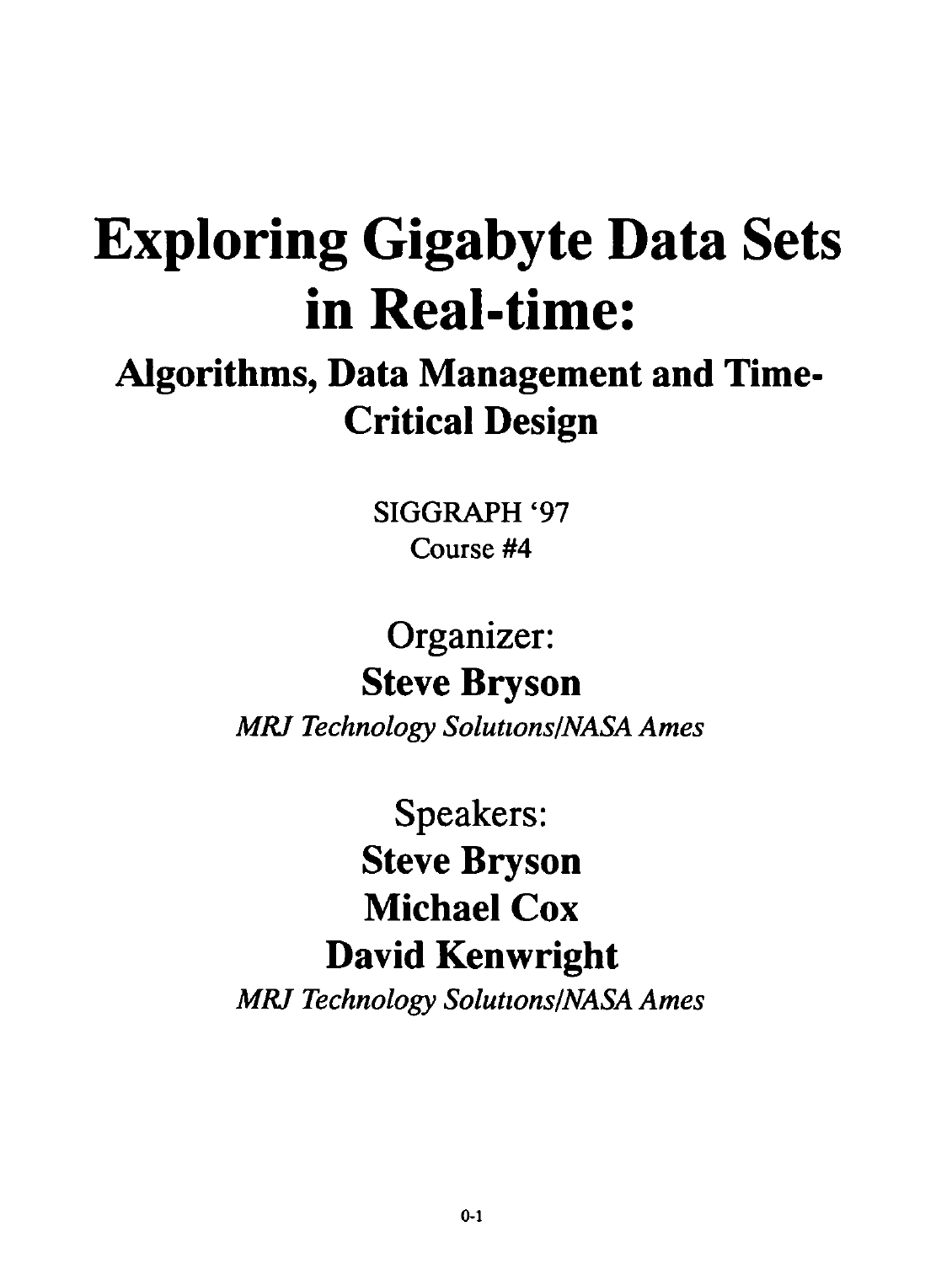### Course Description

Modern data sets arising from computational physics are extremely large and involve complex, difficult to exhibit phenomena "Real-time" interactive interfaces have proven useful for the analysis of these data sets, but "real-ume" performance has been difficult to achieve w1th such large amounts of data This course discusses the issues that arise in the "real-time" interactive visualization of very large (>100 gigabytes) data sets, presenting solution strategies emphasizing timecntical design which impact architectures, interfaces, algorithms, and data management

### Speaker Biographies

Steve Bryson is a research scientist with MRJ Technology Solutions, working under contract for the Data Analysis Branch of the Numerical Aerodynamic Simulation Systems Division at NASA Ames Research Center He does research in the application of virtual reality techniques for scientific visualization, of which the virtual windtunnel is the main focus Steve Bryson started in the virtual reality field in 1984 at VPL Research, working on a graphics based programming environment using the prototype dataglove for input Later he was involved in work on the Dataglove model II Mr Bryson then joined Scott Fisher's VIEW lab at NASA Ames Research Center in 1987, where he was involved in integrating the various I/O and graphics systems into a virtual environment This included research in software architectures for virtual reality systems and human factors Mr Bryson has served on the National Academy of Sciences/National Research Council Committee on Virtual Reality Research and Development He was co-chair of the IEEE Symposium on Research Frontiers in Virtual Reality, program co-chair of the IEEE Virtual Real-Ity Annual International Symposium '95, and general chair of the IEEE Virtual Reality Annual International Symposium '96

Michael Cox is a senior research scientist for MRJ Technology Solutions at NASA Ames Research Center His current work is in run-time systems for managing very large data sets for scientific visualization Previous to MRJ/NASA, he developed algorithms and architecture for computer graphics hardware at Intel, S3 Inc, and Sun, and previously developed distributed systems at Sun and ACC H1s Ph D 1s in computer science from Princeton University, where he worked with Pat Hanrahan on algorithms and architectures for parallel rendering H1s B A 1s in Biology from UC Santa Cruz

David Kenwnght 1s a research scientist for MRJ Technology Solutions at NASA Ames Research Center He received his BE degree with first class honors in 1988 and his PhD in mechanical engineering in 1994 from the University of Auckland, New Zealand His PhD research lead to the development of efficient algonthms for constructing three dimensional streamlines usm g dual stream functions His current research interests include unsteady flow visualization and fluid dynamics